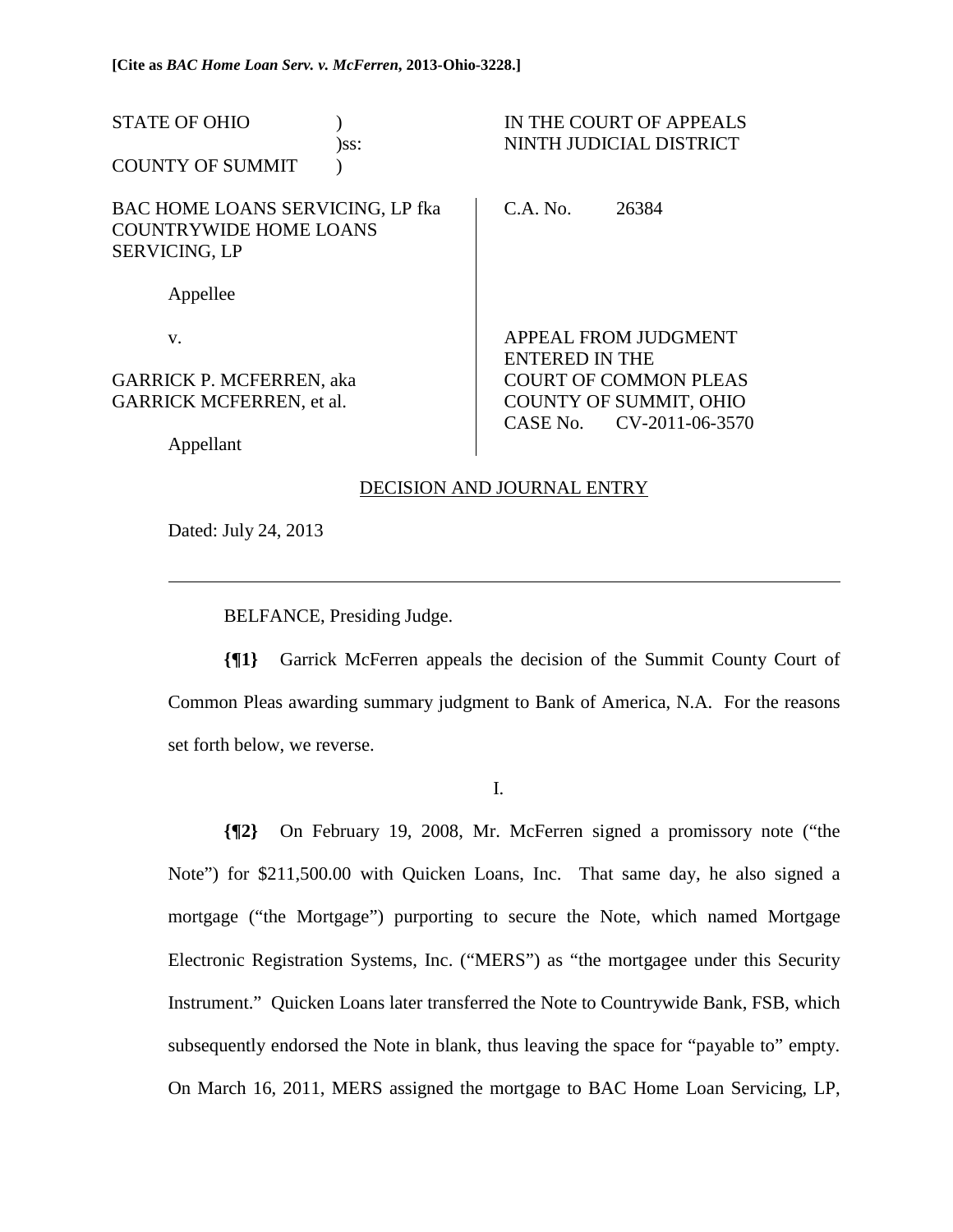and the assignment was recorded on April 19, 2011. BAC initiated foreclosure proceedings on June 30, 2011.

**{¶3}** On July 1, 2011, BAC merged with Bank of America, N.A., and Bank of America was substituted as party plaintiff on August 30, 2011. Bank of America moved for summary judgment, and Mr. McFerren filed a motion in opposition, albeit untimely. The trial court never ruled on Mr. McFerren's motion for leave to file his motion in opposition, and it awarded summary judgment to Bank of America on March 12, 2012, in a judgment entry prepared by Bank of America.

**{¶4}** Mr. McFerren has appealed, raising a single assignment of error for our review.

## II.

#### ASSIGNMENT OF ERROR

REVIEWING THE APPELLEE'S MOTION FOR SUMMARY JUDGMENT DE NOVO, THE RECORD IS CLEAR AND CONVINCING THAT THE TRIAL COURT ERRED TO THE PREJUDICE OF APPELLANT BY GRANTING APPELLEE'S MOTION FOR SUMMARY JUDGMENT IN FAVOR OF APPELLEE ON THE FORECLOSURE COMPLAINT AND AGAINST APPELLANT ON THE QUIET TITLE COUNTERCLAIMS AND THIRD PARTY COMPLAINT.

**{¶5}** Mr. McFerren argues that the trial court erred in awarding summary judgment to Bank of America because BAC lacked standing to initiate the action. We agree that, given the record before us, we cannot conclude that BAC had standing to initiate the action.

**{¶6}** Bank of America argues that we should not reach the question of standing because Mr. McFerren failed to properly raise it in the trial court; however, it is wellestablished that "the issue of standing, inasmuch as it is jurisdictional in nature, may be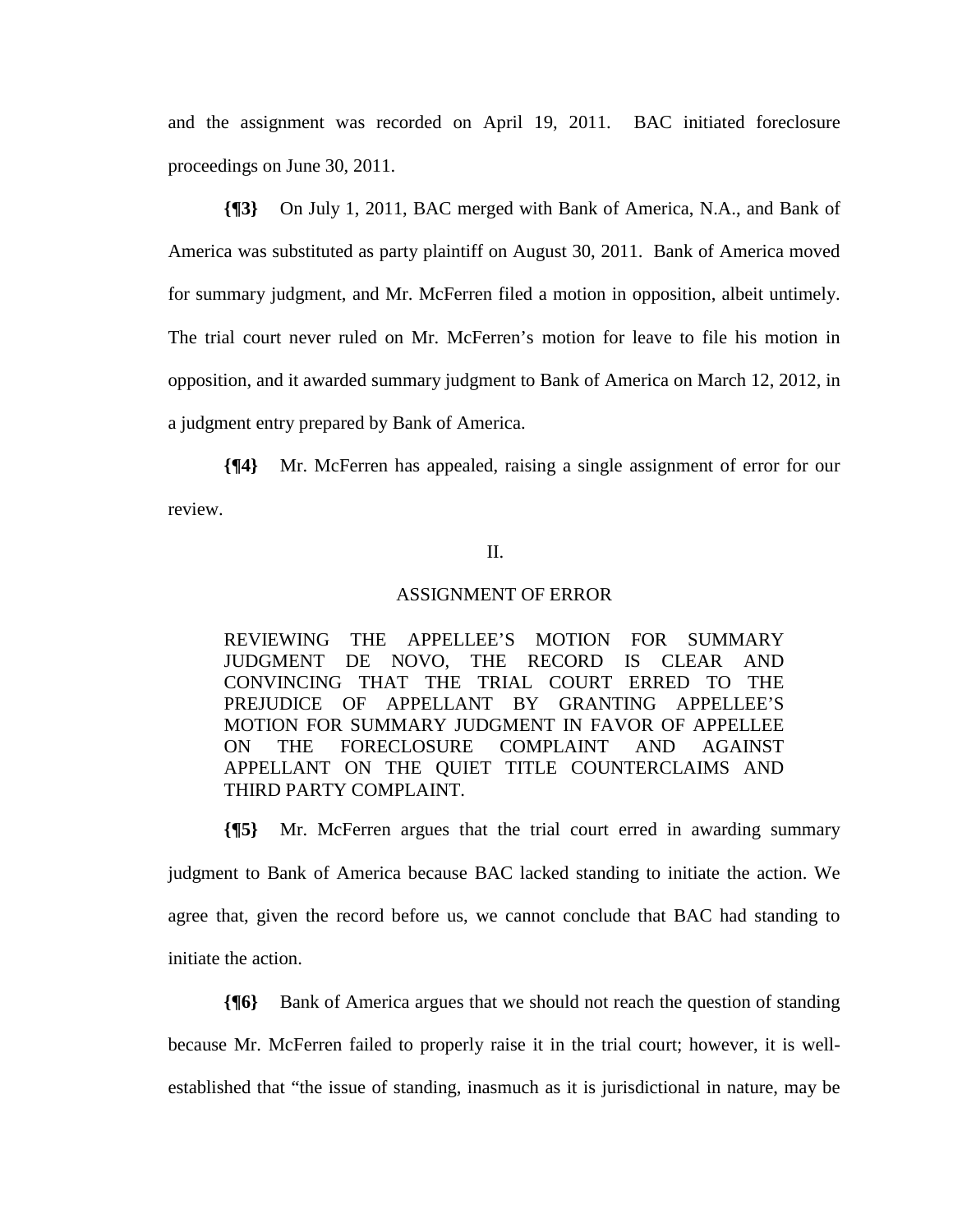raised at any time during the pendency of the proceedings." *New Boston Coke Corp. v. Tyler*, 32 Ohio St.3d 216 (1987), paragraph two of the syllabus. *See also Fed. Home Loan Mtge. Corp. v. Schwartzwald*, 134 Ohio St.3d 13, 2012-Ohio-5017, ¶ 22 (citing *Tyler* with approval).

**{¶7}** In *Schwartzwald*, the Ohio Supreme Court determined that a plaintiff in a foreclosure action must have standing at the time it files the complaint in order to invoke the jurisdiction of the court. *Schwartzwald* at ¶ 41-42. "It is an elementary concept of law that a party lacks standing to invoke the jurisdiction of the court unless he has, in an individual or representative capacity, some real interest in the subject matter of the action." (Internal quotations and citations omitted.) *Id.* at ¶ 22. Standing to sue is jurisdictional in nature as it concerns a party's capacity to invoke the jurisdiction of the court, and, therefore, whether a party has standing is evaluated at the time of the filing of the complaint. *Id.* at ¶ 24. Moreover, the lack of standing cannot be cured by a subsequent assignment of the note and mortgage subsequent to filing the complaint. *Id.*  at ¶38 ("Standing is required to invoke the jurisdiction of the common pleas court. Pursuant to Civ.R. 82, the Rules of Civil Procedure do not extend the jurisdiction of the courts of this state, and a common pleas court cannot substitute a real party in interest for another party if no party with standing has invoked its jurisdiction in the first instance."). In *Schwartzwald,* the record did not establish that the plaintiff/bank was the holder of the note or mortgage when it filed the complaint. As such, it "concede[d] that there [wa]s no evidence that it had suffered any injury at the time it commenced th[e] foreclosure action." *Id*. at ¶ 28. "Thus, because it failed to establish an interest in the note or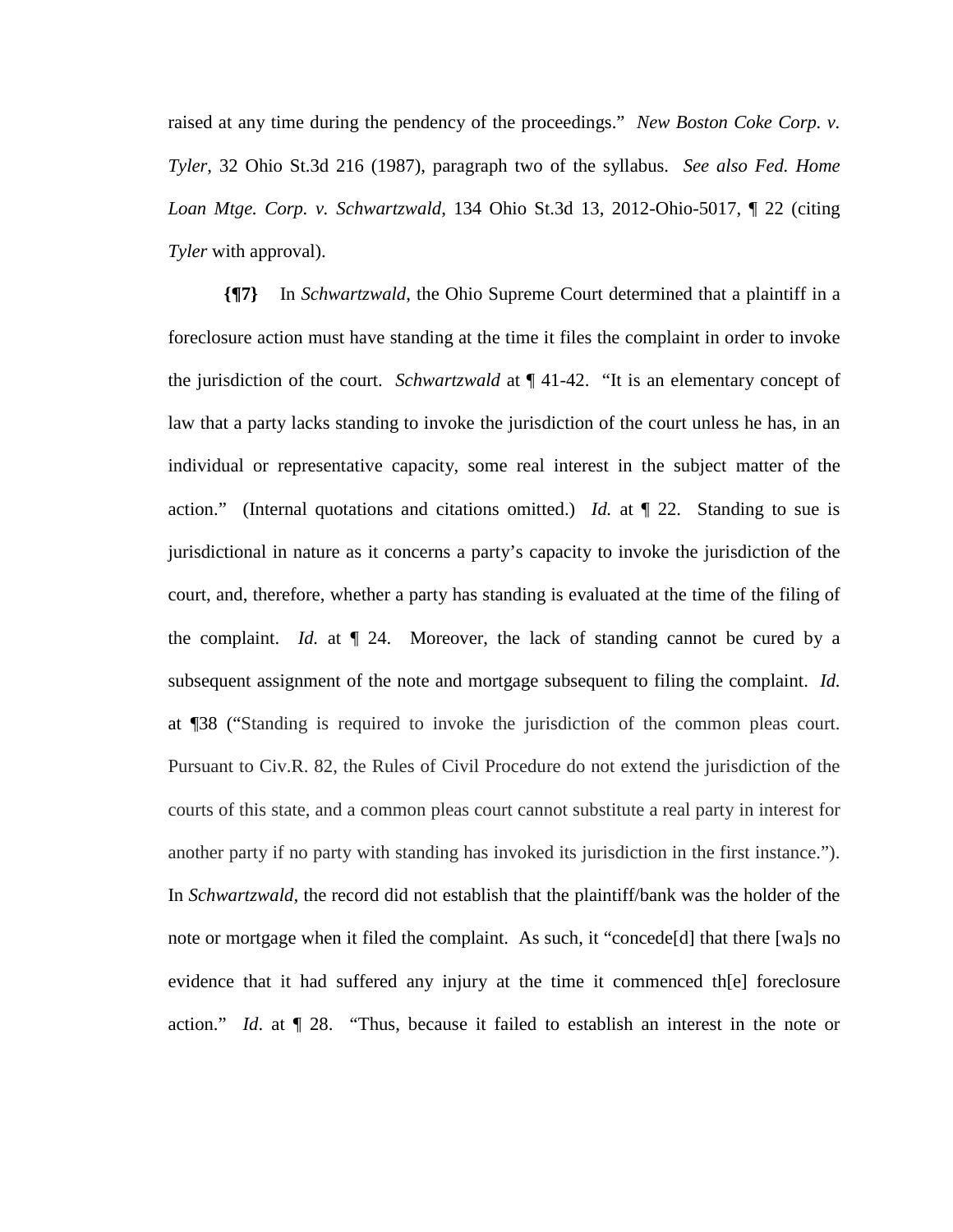mortgage at the time it filed suit, it had no standing to invoke the jurisdiction of the common pleas court." *Id*.

**{¶8}** Prior to *Schwartzwald*, this Court also held that in order to have a real interest in a foreclosure action, a party must be the owner and holder of the note and the mortgage at the time it commences the action. *See U.S. Bank, N.A. v. Richards*, 189 Ohio App.3d 276, 2010-Ohio-3981, ¶ 13 (9th Dist.), quoting *Everhome Mtge. Co. v. Rowland*, 10 Dist. Franklin No. 07AP-615, 2008-Ohio-1282, ¶ 12 ("'In foreclosure actions, the real party in interest is the current holder of the note and mortgage.'"). BAC filed the complaint at issue in this case. Bank of America was substituted as the plaintiff and then moved for summary judgment. Relative to the mortgage, Bank of America submitted copies of the Mortgage naming MERS as mortgagee and the assignment of the Mortgage from MERS to BAC.<sup>1</sup> With respect to the Note, Bank of America attached a copy of the Note payable to Quicken Loans. The note contained an endorsement from Quicken Loans to Countrywide Bank, FSB, which at some point Countrywide Bank endorsed in blank. Bank of America also submitted the affidavit of Linda Geidel. In her affidavit, Ms. Geidel averred that she is an officer of Bank of America, that Bank of America was successor by merger to BAC, and the Bank of America had possession of the Note. However, Ms. Geidel did not aver that BAC had possession of the Note at the time that it filed the complaint. $<sup>2</sup>$ </sup>

 $\frac{1}{1}$  Attached to the complaint was a certificate from the Texas Secretary of State that indicated that BAC had formerly been known as Countrywide Home Loan Services, Inc.

<sup>2</sup> To illustrate the path both the Note and the Mortgage have taken, we have created the chart that is attached as Appendix A at the end of this opinion.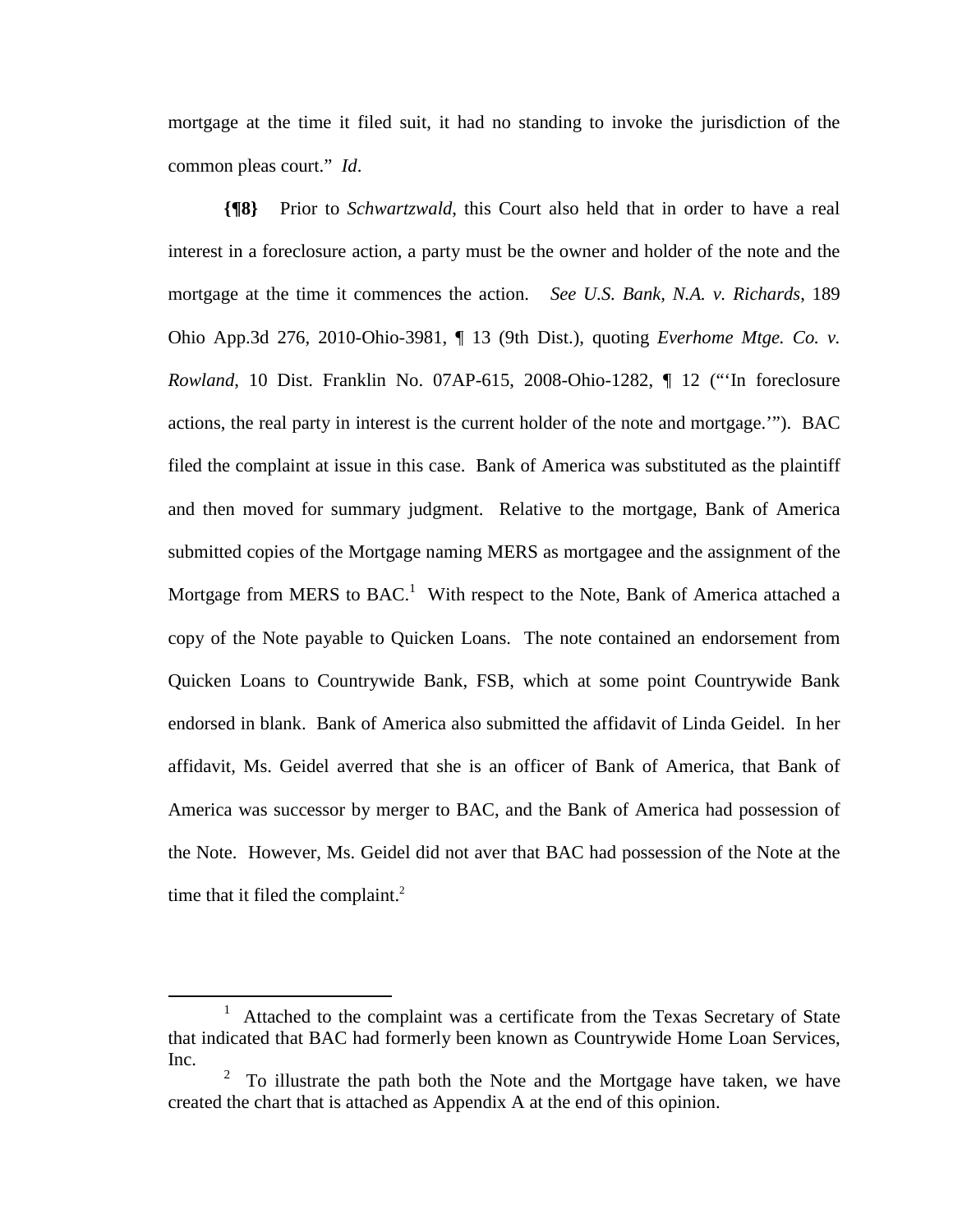**{¶9}** Accordingly, none of the evidence in the record demonstrates that BAC had possession of the Note at the time that it filed the complaint. The copy of the Note attached to the complaint does not show anything beyond the fact that BAC had access to a copy of the Note. The Note itself is payable to bearer by virtue of Countrywide Bank's blank endorsement, meaning that nothing on the Note itself indicates when, or if, BAC became its owner through possession of the note. Further, the fact that Bank of America had possession of the Note at the time it moved for summary judgment does not demonstrate that BAC had obtained possession of the Note when it filed the complaint. See *Rowland* at ¶ 15 ("[Bank of America] does not specify how or when [it] became the holder of the note and mortgage. Without evidence demonstrating the circumstances under which it received an interest in the note and mortgage, [it] cannot establish itself as the holder."). Nor is there evidence that Countrywide Bank, FSB, ever delivered the endorsed Note to BAC or its predecessors.

**{¶10}** Nevertheless, Bank of America maintains that the record establishes that BAC had standing because the mortgage assignment was dated and recorded prior to the complaint being filed. It reasons that the assignment of the mortgage alone conferred standing. Specifically, it refers to that portion of *Schwartzwald* where the Supreme Court stated that Federal Home Loans did not have standing because "it failed to establish an interest in the note or mortgage at the time it filed suit," *Schwartzwald*, 134 Ohio St.3d 13, 2012-Ohio-5017, at ¶ 28, and points to *Citimortgage, Inc. v. Patterson*, 8th Dist. Cuyahoga No. 98360, 2012-Ohio-5894, to support its interpretation. In *Patterson*, the court noted that *Schwartzwald* had held "that Federal Home Loans did not have standing because \* \* \* 'it failed to establish an interest in the note *or* mortgage at the time it filed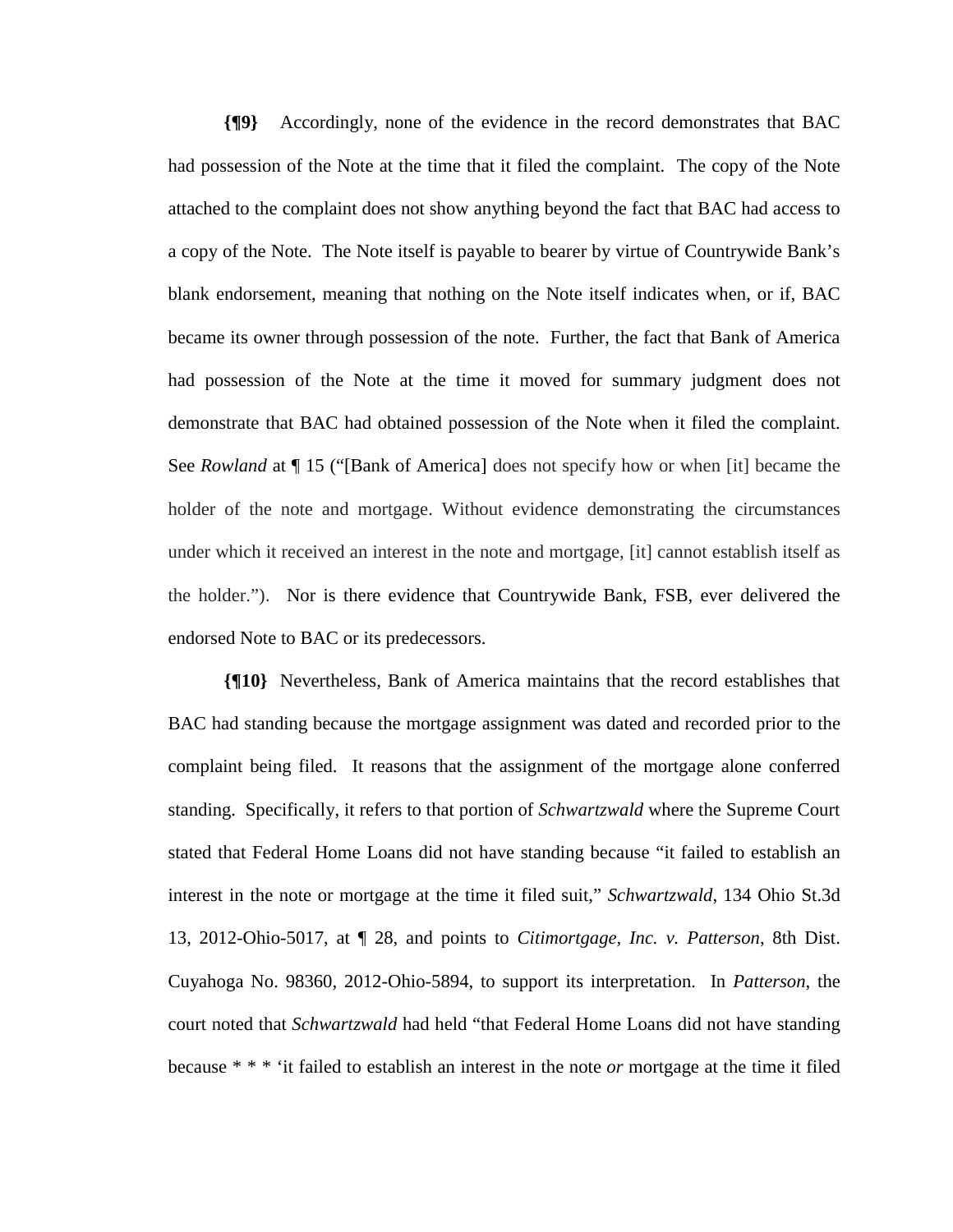suit.'" (Emphasis sic.) *Id.* at ¶ 21, quoting *Schwartzwald* at ¶ 28. The *Patterson* court concluded that the use of "or" marked a departure from its previous holdings that a party needed "'the note *and* mortgage when the complaint was filed[]'" in order to have standing. (Emphasis sic.) *Patterson* at ¶ 21, quoting *Wells Fargo Bank, N.A. v. Jordan*, 8th Dist. Cuyahoga No. 91675, 2009-Ohio-1092, ¶ 23. Thus, the court held that, in light of *Schwartzwald*, a party may establish its standing by showing that it is the assignee of the mortgage or is the holder of the note. *Patterson* at ¶ 21.

**{¶11}** We do not find the Eighth District's rationale persuasive. It is apparent that the Ohio Supreme Court did not consider this precise issue in *Schwartzwald* given that the bank had conceded that it was not the holder of the note or mortgage*. See, e.g., Schwartzwald* at  $\sqrt{ }$  28 (noting that Federal Home Loans conceded there was no evidence that it had either). Thus, the language must be read in the context of the entire opinion. Like the Eighth District, this Court has previously held that a party must have the note *and* the mortgage in order to demonstrate standing. *See, e.g., Richards*, 189 Ohio App.3d 276, 2010-Ohio-3981, at ¶ 13. Other districts have made similar holdings. *See, e.g., Losantiville Holdings L.L.C. v. Kashanian*, 1st Dist. Hamilton No. C-110865, 2012-Ohio-3435, ¶ 17; *Arch Bay Holdings, L.L.C. v. Brown*, 2d Dist. Montgomery No. 25073, 2012- Ohio-4966, ¶ 16; *U.S. Bank Natl. Assn. v. Marcino*, 181 Ohio App.3d 328, 2009-Ohio-1178, ¶ 32 (7th Dist.); *Rowland*, 2008-Ohio-1282, at ¶ 12. It is unlikely that the Supreme Court intended to overturn the holdings of all of the appellate courts on the issue, especially since the issue was not directly before it.

**{¶12}** Moreover, as explained in *Schwartzwald*, the fundamental requirement of standing is that the party bringing the action is actually the party who has suffered the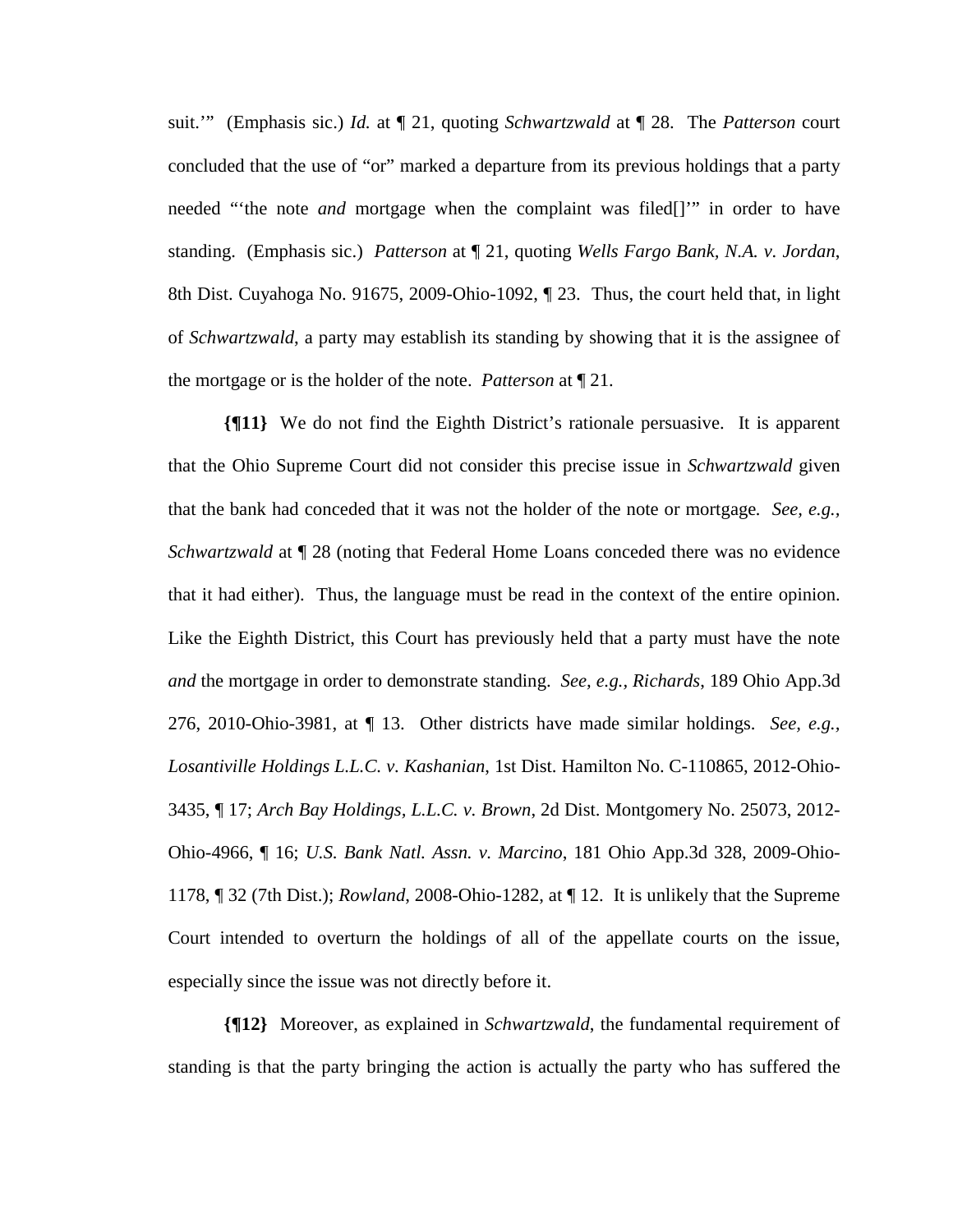injury. *See Schwartzwald*, 134 Ohio St.3d 13, 2012-Ohio-5017, at ¶ 23, 28. A party who only has the mortgage but no note has not suffered any injury given that bare possession of the mortgage does not endow its possessor with any enforceable right absent possession of the note. *See* Restatement of the Law 3d, Property, Mortgages, Section 5.4(e), at 385 (1996) ("[I]n general a mortgage is unenforceable if it is held by one who has no right to enforce the secured obligation."). In other words, possession of the mortgage is of no import unless there is possession of the note. While it is possible to assign a mortgage and retain possession of the note, "[t]he practical effect of such a transaction is to make it impossible to foreclose the mortgage, unless the transferee is also made an agent or trustee of the transferor  $* * *$ ." Restatement, Section 5.4(c), at 384. *See also id.* (noting that UCC 3-203 likely requires courts to disregard a mortgage assignment when the negotiable note is not also delivered); Christopher L. Peterson, *Two Faces: Demystifying the Mortgage Electronic Registration System's Land Title Theory*, 53 Wm. & Mary L.Rev. 111, 119 (2011), fn. 34 (compiling cases from many jurisdictions finding that the note and the mortgage are inseparable and that the assignment of a mortgage alone is a nullity). This would further support the conclusion that the Supreme Court did not intend to imply that simply possessing the mortgage is sufficient to establish standing given that a party who simply holds the mortgage suffers no injury. *See Schwartzwald*, at ¶ 28.

**{¶13}** Thus, we conclude that *Schwartzwald* did not overturn long-standing property and foreclosure principles and, therefore, BAC had to be holder of the Note *and* the Mortgage at the time it initiated this action order to have standing. *Id*. It follows that,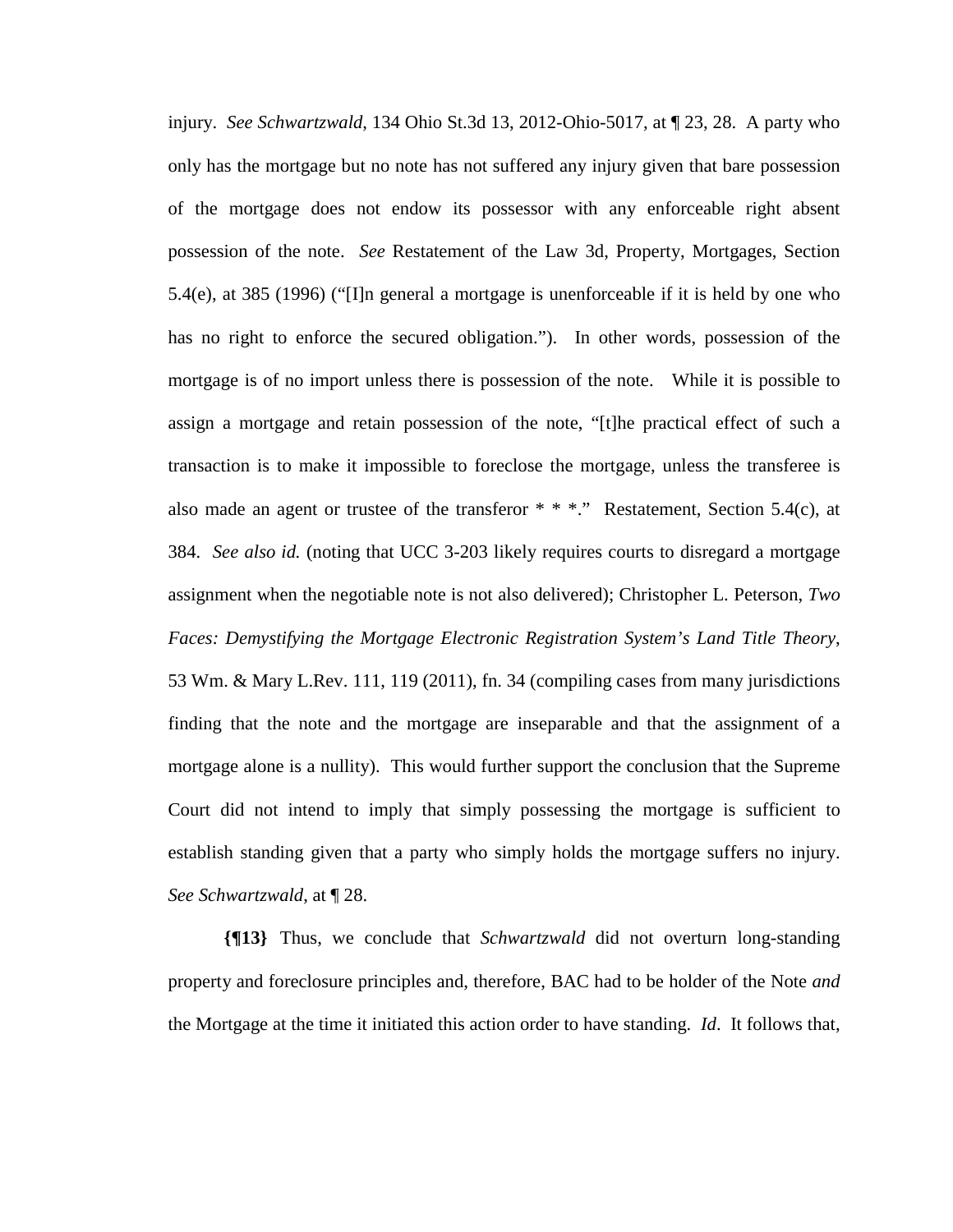if BAC did not have standing at the time it filed the complaint, then Bank of America likewise did not have standing upon merging with BAC.

**{¶14}** Mr. McFerren has set forth arguments concerning the legal effect of splitting the Note and Mortgage from the inception of the transaction.<sup>3</sup> Bank of America argues that Mr. McFerren has no standing to assert defenses which relate to the legal effect of the prior assignments of the note or mortgage. $4$  However, we need not address

<sup>4</sup> We note that it is unclear why a foreclosure defendant would lack "standing" to raise issues concerning the legal effect of prior assignments or other transactions in *defending* the foreclosure action. In that context, the defendant may raise legally relevant defenses as such would relate to the character of the obligation (i.e. secured or not secured) and to whom the obligation is actually owed (in cases of multiple assignments, to avoid the risk that multiple parties claim the right to collect). Bank of America relies upon *Livonia Props. Holdings, LLC v. 12840-12976 Farmington Rd. Holdings, LLC*, 399 Fed.Appx. 97 (6th Cir.2010), and *Bridge v. Aames Capital Corp.,* N.D.Ohio No. 1:09 CV 2947, 2010 WL 3834059 (Sept. 29, 2010), in support. However, the procedural posture

 $\frac{1}{3}$  $3$  As noted above, at the inception of the transaction, the Mortgage named MERS as the mortgagee and contains language that indicates that MERS is the nominee of Quicken Loans. This Court has not squarely addressed the legal effect of splitting a note and mortgage at its inception. *See generally* Peterson, 53 Wm. & Mary L.Rev. 111 (discussing analysis of various jurisdictions relating to legal effect of splitting note and the mortgage and the significant departure by MERS from the traditional land registration system and the public policies undermined by the corporation's methods). *See, e.g.,*  Peterson, 53 Wm*.* & Mary L.Rev. 144 (noting the problematic manner in which MERS transfers its mortgages because "MERS has a web page in which mortgage servicers and law firms can enter names of their own employees to automatically produce a boilerplate corporate resolution that purports to designate the servicers' and law firms' employees as certifying officers of MERS with the job title of assistant secretary, vice president, or both."). In *Deutsche Bank Natl. Trust Co. v. Traxler*, 9th Dist. Lorain No. 09CA009739, 2010-Ohio-3940, this Court discussed in dicta the limited argument that MERS lacked authority as nominee to assign a mortgage to the foreclosing bank. *Id.* at ¶ 19. The argument was premised upon the contention in its status as "nominee" MERS was only permitted to enforce the mortgage, but not to assign it. *Id*. As such, it was argued that the right to assign the mortgage was retained by the original lender who possessed the note. *Id*. However, *Traxler* did not ultimately answer this question but did refer to cases suggesting that MERS had authority to assign a mortgage when designated as both a nominee and mortgagee. *Id.* at ¶ 19-21. However, the cases cited in *Traxler* concerning that issue were decided without evidence in the record as to the method by which MERS operated. *See id.* at ¶ 19 (compiling cases from other districts that "recognized MERS' authority to assign a mortgage when designated as both a nominee and mortgagee").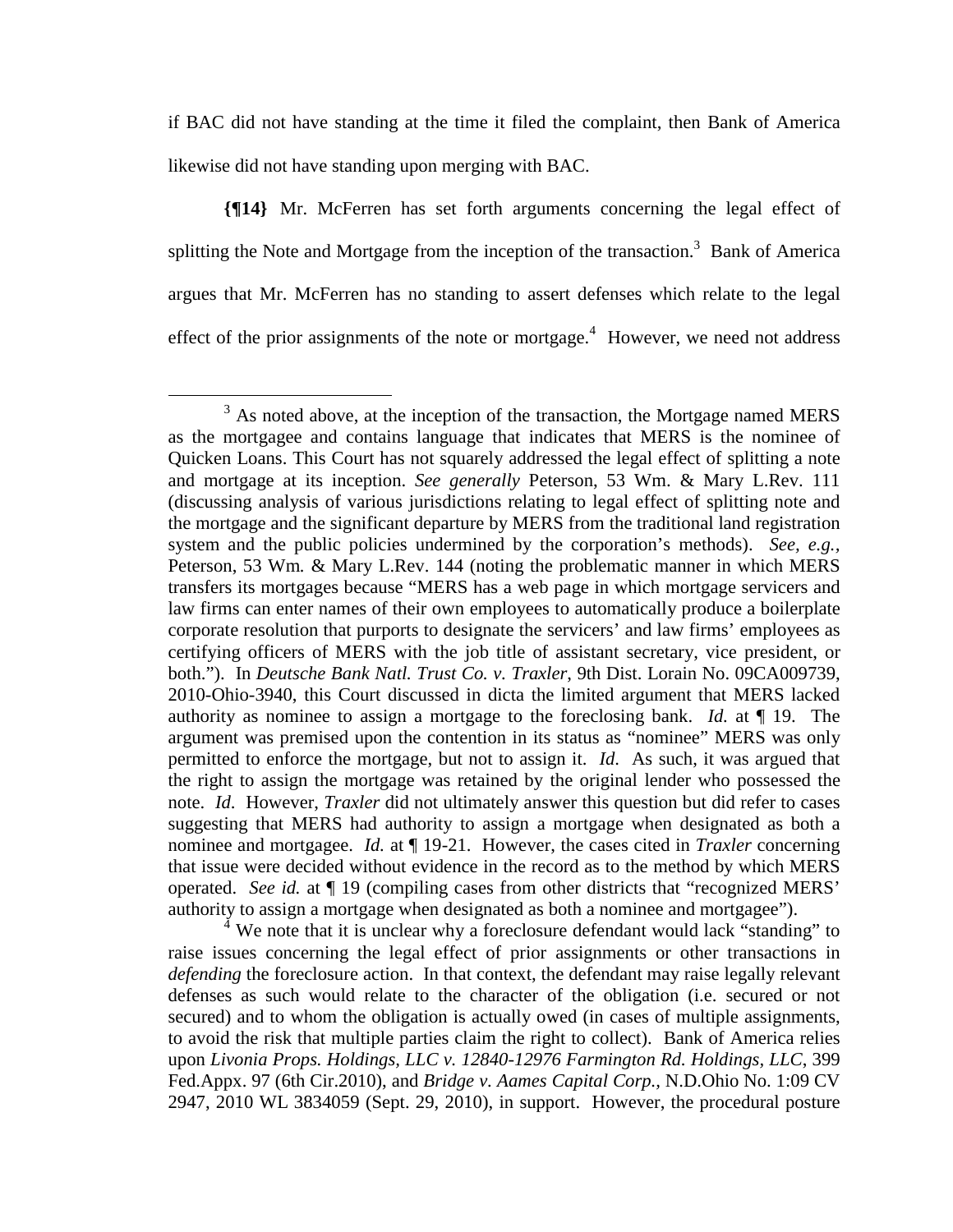those arguments, as the record before us does not allow us to conclude that BAC was the owner of the Note when it initiated the action.

**{¶15}** Mr. McFerren's assignment of error is sustained.

**{¶16}** In light of the foregoing, the judgment of the Summit County Court of Common Pleas is reversed, and the matter is remanded for further proceedings consistent with this opinion.

> Judgment reversed, and cause remanded.

There were reasonable grounds for this appeal.

 $\overline{a}$ 

 We order that a special mandate issue out of this Court, directing the Court of Common Pleas, County of Summit, State of Ohio, to carry this judgment into execution. A certified copy of this journal entry shall constitute the mandate, pursuant to App.R. 27.

 Immediately upon the filing hereof, this document shall constitute the journal entry of judgment, and it shall be file stamped by the Clerk of the Court of Appeals at which time the period for review shall begin to run. App.R. 22(C). The Clerk of the Court of Appeals is instructed to mail a notice of entry of this judgment to the parties and to make a notation of the mailing in the docket, pursuant to App.R. 30.

III.

and substantive issues addressed in those cases are distinct from the instant matter and those cases do not stand for the blanket proposition that in all contexts an obligor may not raise defenses concerning the assignment of the obligation. *Bridge* is readily distinguishable because the mortgagor was a plaintiff seeking a declaratory judgment and the court addressed standing in the context of Ohio's declaratory judgment statute. *Livonia* addressed the question of the meaning of "record chain of title" under Michigan's foreclosure by advertisement statute. *See id.* at 99.